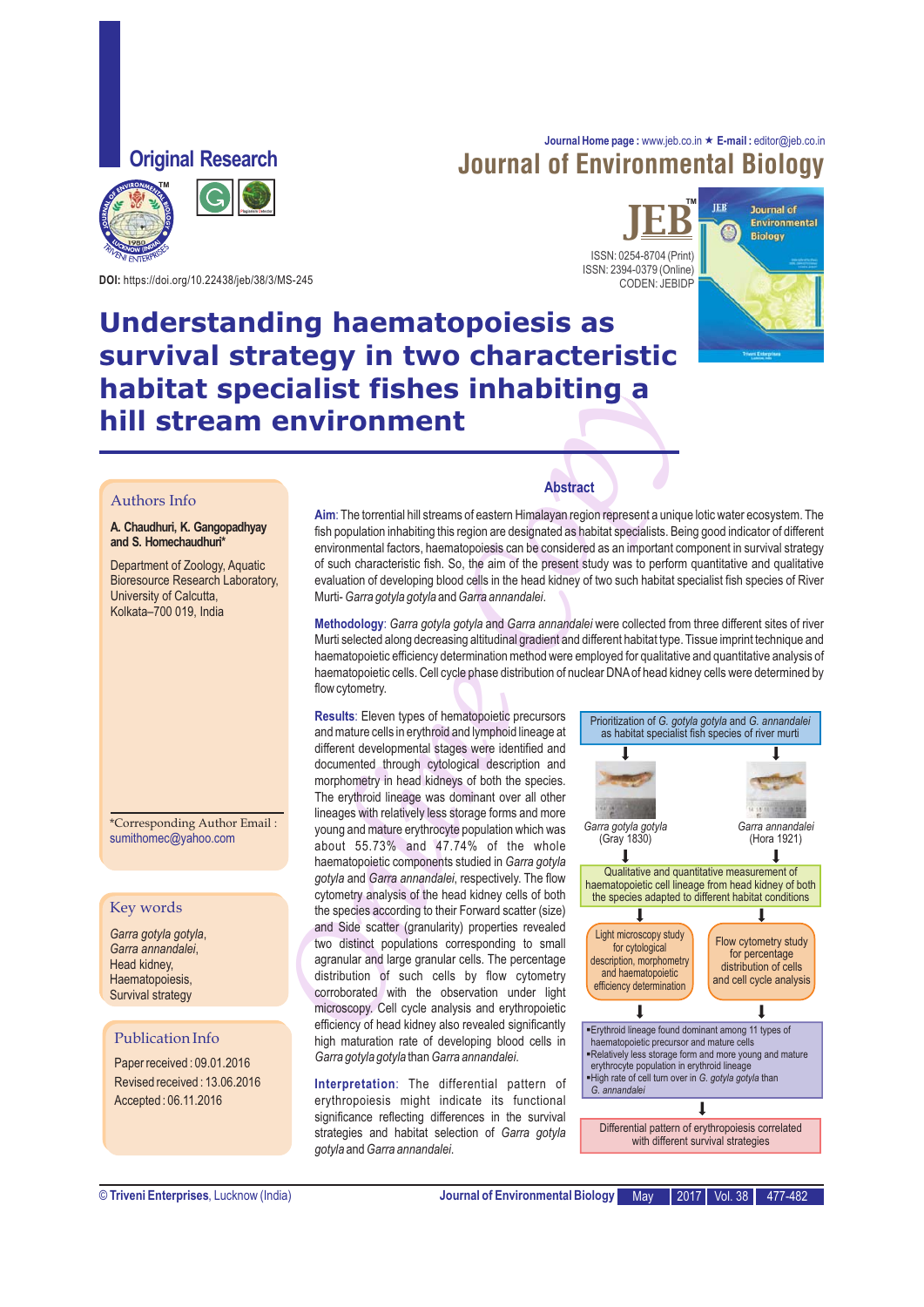### **Introduction**

India, one of the megadiversity hot spots possesses substantial freshwater biodiversity constituting 756 species and the Himalayan region itself harbouring around 500 fish species (Abell *et al.,* 2008). The spring-fed torrential hill streams of the eastern Himalayan region represent a unique lotic water ecosystem characterized by rocky and gravely bottoms, high transparency, low temperature, high oxygen level and water velocity (Acharjee and Barat, 2011; 2014). The fish population in this region survives only in clear stream water with adequate water current, low temperature and with rocky substrate and thus, designated as habitat specialists (Chakrabarty and Homechaudhuri, 2013). Different studies have documented the diversity of ichthyofauna in North Bengal (Bahuguna and Badoni, 2002; Acharjee and Barat, 2013) but almost no work has been done on haematopoiesis as an adaptive strategy of such characteristic fish in this region.

In fish, the haematopoietic stem cells are only produced at definitive stage and the adult location for production of all such cell types is the developing kidney marrow or head kidney (Fijan 2002a, 2002b; Davidson and Zon, 2004; Chen and Zon, 2009; Kulkeaw and Sugiyama, 2012). The pronephros or head kidney is not only a basic organ forming the blood elements, but also a reservoir of blood cells (Kondera, 2011).

Despite several reports on histology and ultrastructure of head kidney tissue (Gupta and Kumar, 2006; Abdel-Aziz *et al.,* 2010; Santos *et al.,* 2011; Kondera, 2014), quantitative data on the cellular composition of haematopoietic organs in teleosts are scarce and incomplete (Fijan, 2002a, 2002b; Kondera, 2014).

Inspite of the circulating blood cells being good indicators of environmental impacts, data on the effects of environmental factors on haematopoietic tissue, which are particularly sensitive due to its high rate of cell turnover, is meagre (Kondera 2011). In this context, *Garra gotyla gotyla* and *Garra annandalei* have been selected as habitat specialist fish species. The present study was thus designed to examine the potency of haematopoiesis as one of the survival strategies of these two species, as well as to generate baseline information on fish inhabiting hill stream conditions.

### **Materials and Methods**

**Study area and fish sampling :** Fish sampling was carried out at River Murti which rises from the Mo forest (near the Neora Valley National Park) in Darjeeling Himalayas (2211 m asl) flowing its way along the Dooars Region before it meets the Jaldhaka River (102 m asl). The study sites were selected at different ecological zones based on elevation gradient and habitat type namely Rocky Island (MR-I), Samsing (MR-II) and North Dhupjhora (MR-III). The river Murti at Rocky Island flows through a hilly region at an altitude of 516 m asl and reaches the plains at Samsing (402 m asl), 3 km down from Rocky Island. The third site is located at North Dhupjhora (137 m asl), 26 km down from Samsing and is named after the River Murti. Monthly sampling was carried out for 2 years (from July 2013 to June 2015) in the river at these three sampling sites (for a stretch of 1km at each site) using cast net (having mesh size of 1 cm and covering an area of about 4.5 m²) and gill net (20m in length with 3cm spacing between adjacent knots). *Garra gotyla gotyla* (Gray 1830) and *Garra annandalei* (Hora 1921) with a body mass of  $7.1 \pm 2.5$  g and  $6.3 \pm 1.7$  g and length of 13.5±2.3 cm and 9.2±1.6 cm, respectively, were obtained by sampling and identified to the lowest taxonomic level using Talwar and Jhingran (1991) and Day (1889).

In stream ware with aneued to the chiral to the the state of the state of the citalists (Chakrabarty and denoted the citalists (Chakrabarty and Dalamitative and Qualitative analysis elenged (Bahuguna and Badoni, the specie **Quantitative and Qualitative analysis:** Twelve fish from both the species were sacrificed for each experiment by cutting the spinal cord quickly with sharp scissors. For haematopoietic study, the imprint or impression technique was employed following Mahajan and Dheer (1980). A small piece from the head kidney (pronephric kidney) was carefully dissected out and impression or imprint of the tissue was made on clean glass slides. The preparation was air dried and stained with Graham Knoll's benzidine method (Forteza Bover, 1964), followed by counter staining with Giemsa (Mahajan and Dheer, 1979).The cells from haematopoietic organs were measured by ocular micrometer (LM magnification 10 × 100) in light microscope (Leica DM1000). Area 2 of the circular cells was calculated by  $\pi r^2$ , where r is the radius of the cell, and that of the elliptical cells by πab, where a is half of major axis and b is half of minor axis. Means, standard deviations (SD) of the means, standard errors (SE) of the means etc. from whole range of data were calculated by Descriptive Statistics tool of Microsoft Excel 2007. t-test was carried out using SPSS Statistics version 17.0. The differences were taken to be significant at *p* < 0.05. Evaluation of haematopoietic efficiency of selected fish species was done following the method described by Homechaudhuri and Jha (2001).

**Flow cytometric analysis:** For determining cell cycle phase distribution of nuclear DNA, head kidney cells were fixed with 3% p-formaldehyde, permeabilized with 0.5% Triton x-100 and nuclear DNA was labelled with propidium iodide (PI), with a concentration of 125 μgml<sup>-1</sup> after RNase treatment. Cell cycle phase distribution of nuclear DNA was determined by FACS calibur (Becton Dickinson) using BD Accuri C6 software. Total 10,000 events were acquired for analysis. Histogram analysis of DNA content (X-axis, Pl-fluorescence) versus counts (Y-axis) was displayed (Loken, 1990).

### **Results and Discussion**

The species *Garra gotyla gotyla* and *Garra annandalei*  are inhabitant of torrential hill stream with high water current, and dependent on high turnover rate of haematopoietic cells for survival in such system. A small mass of pronephric kidney indicated its role as the main haematopoietic tissue in both fish.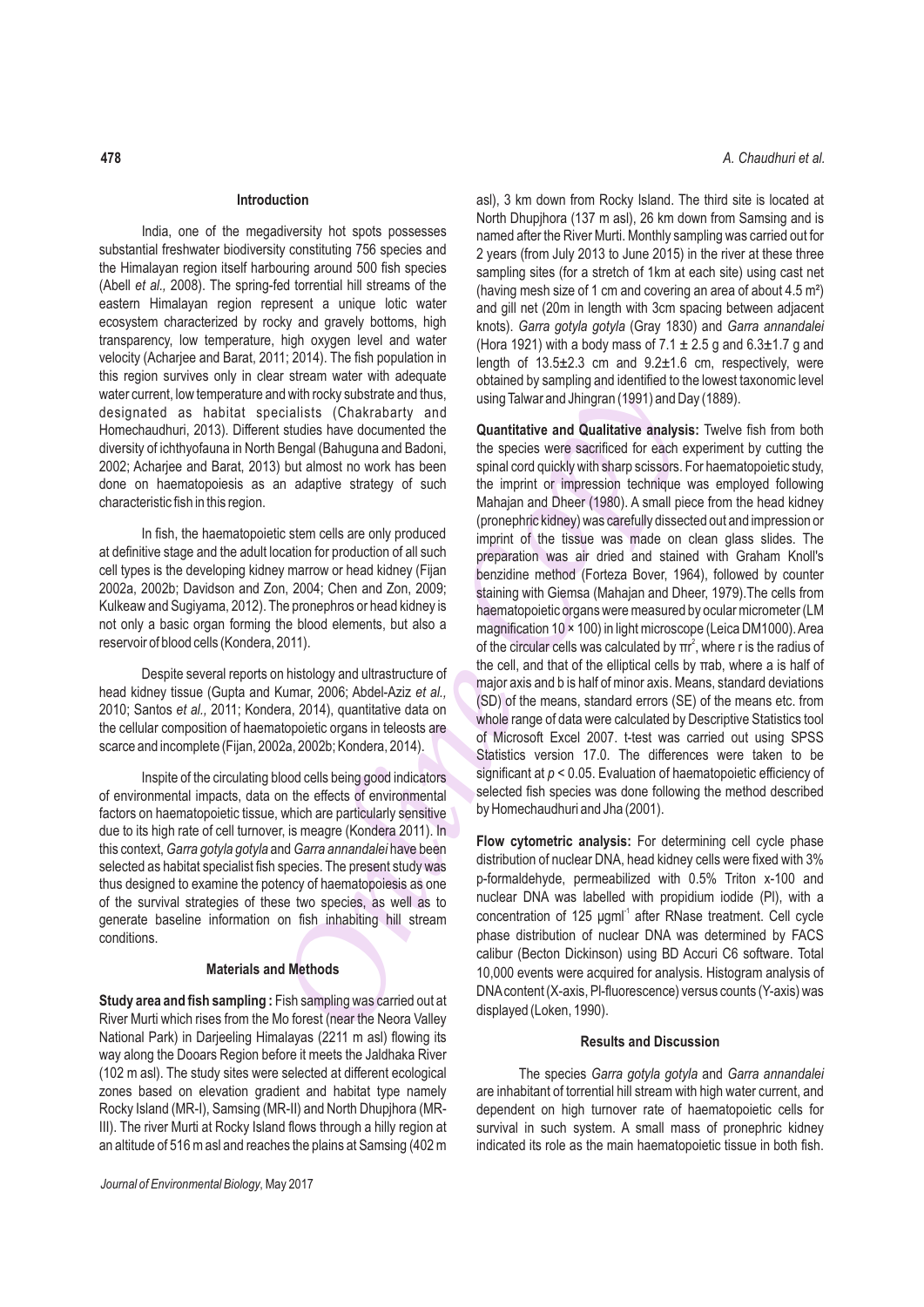

**Fig. 1 :** An imprint from the head kidney of *G. gotyla gotyla* showing Small Lymphoid Haematoblast (SLH), Basophilic Erythroblast (BE), Polychromatophilic Erythroblast (PE), Acidophilic Erythroblast (AE), Young Reticulocyte (YR), Mature Reticulocyte (MR), Young Erythrocyte (YE), Mature Erythrocyte (ME), Lymphocyte (LYM), Neutrophil (NEU) and Macrophage (MAC)



**Fig. 2 :** An imprint from the head kidney of *G. annandalei* showing Small Lymphoid Haematoblast (SLH), Basophilic Erythroblast (BE), Polychromatophilic Erythroblast (PE), Acidophilic Erythroblast (AE), Young Reticulocyte (YR), Mature Reticulocyte (MR), Young Erythrocyte (YE), Mature Erythrocyte (ME), Lymphocyte (LYM), Neutrophil (NEU) and Macrophage (MAC)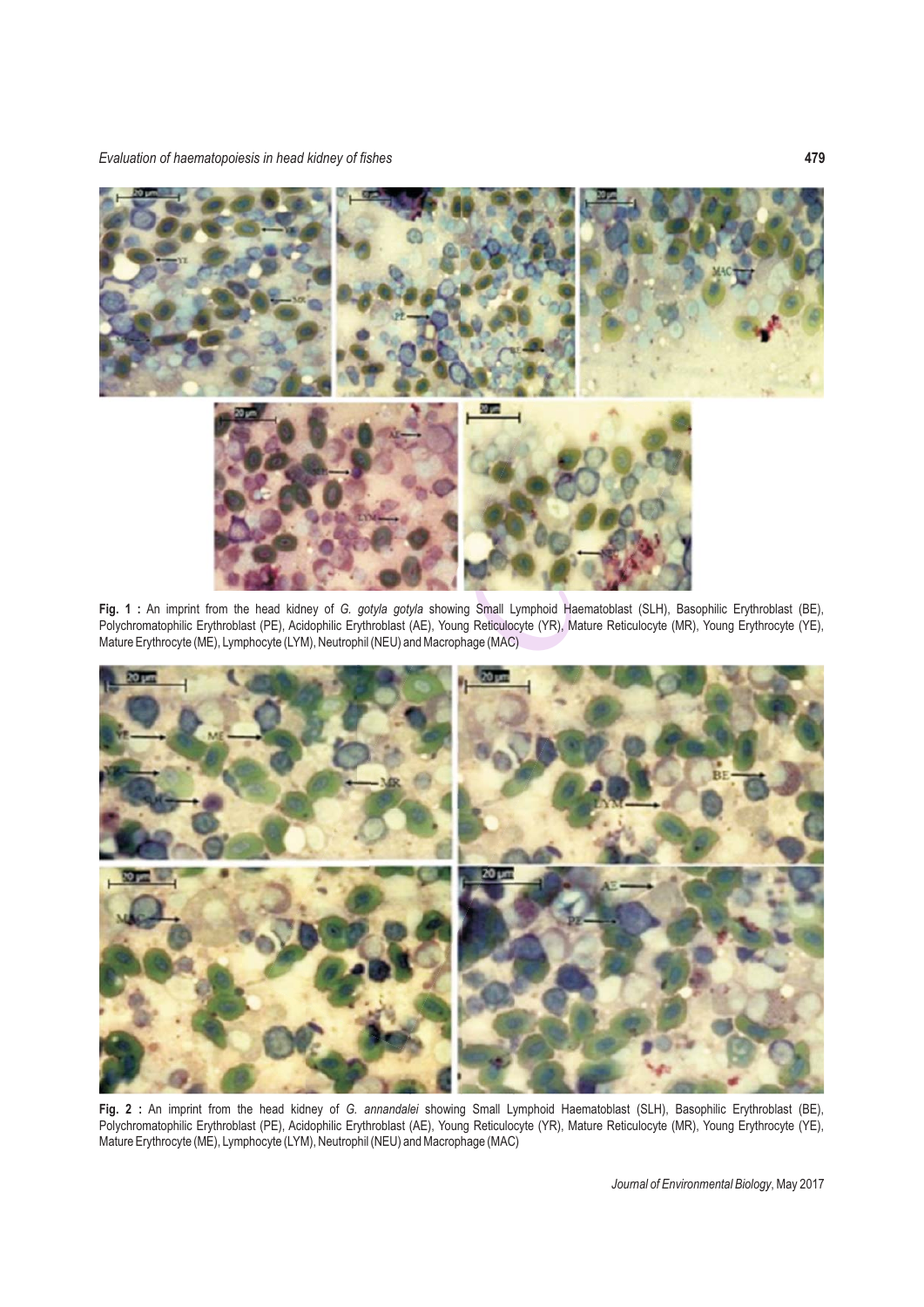| <b>Cell type</b>                                                                                                                                                                                                                                                                                                                                                                                                                                                  | Area ( $\mu$ m <sup>2</sup> )                                                                                                     |                     |                        |                     | N-C ratio                                                                                                                                                                                                                                                                                                                                                                                                                                                                                                                                                                                                                                             |            | Percentage distribution |                 |
|-------------------------------------------------------------------------------------------------------------------------------------------------------------------------------------------------------------------------------------------------------------------------------------------------------------------------------------------------------------------------------------------------------------------------------------------------------------------|-----------------------------------------------------------------------------------------------------------------------------------|---------------------|------------------------|---------------------|-------------------------------------------------------------------------------------------------------------------------------------------------------------------------------------------------------------------------------------------------------------------------------------------------------------------------------------------------------------------------------------------------------------------------------------------------------------------------------------------------------------------------------------------------------------------------------------------------------------------------------------------------------|------------|-------------------------|-----------------|
|                                                                                                                                                                                                                                                                                                                                                                                                                                                                   | Cell                                                                                                                              |                     | <b>Nucleus</b>         |                     | Garra                                                                                                                                                                                                                                                                                                                                                                                                                                                                                                                                                                                                                                                 | Garra      | Garra                   | Garra           |
|                                                                                                                                                                                                                                                                                                                                                                                                                                                                   | Garra<br>gotyla gotyla                                                                                                            | Garra<br>annandalei | Garra<br>gotyla gotyla | Garra<br>annandalei | gotyla gotyla                                                                                                                                                                                                                                                                                                                                                                                                                                                                                                                                                                                                                                         | annandalei | gotyla gotyla           | annandalei      |
| <b>SLH</b>                                                                                                                                                                                                                                                                                                                                                                                                                                                        | 26.14±2.11                                                                                                                        | 19.66±0.80          | 11.84±2.50             | 15.50±0.84          | 1:2.21                                                                                                                                                                                                                                                                                                                                                                                                                                                                                                                                                                                                                                                | 1:1.27     | $2.18 \pm 0.59$         | $7.11 \pm 0.69$ |
| BE                                                                                                                                                                                                                                                                                                                                                                                                                                                                | 75.17±2.78                                                                                                                        | 55.15±4.25          | 49.30±2.72             | 34.58±2.25          | 1:1.52                                                                                                                                                                                                                                                                                                                                                                                                                                                                                                                                                                                                                                                | 1:1.59     | $0.40 \pm 0.17$         | $0.73 \pm 0.26$ |
| PE                                                                                                                                                                                                                                                                                                                                                                                                                                                                | 143.17±3.06                                                                                                                       | 115.53±3.07         | 64.59±0.41             | 54.35±2.46          | 1:2.22                                                                                                                                                                                                                                                                                                                                                                                                                                                                                                                                                                                                                                                | 1:2.13     | $6.19 \pm 1.04$         | $7.01 \pm 0.70$ |
| AE                                                                                                                                                                                                                                                                                                                                                                                                                                                                | 117.19±2.21                                                                                                                       | 65.46±2.31          | 51.75±0.71             | 43.48±1.41          | 1:2.26                                                                                                                                                                                                                                                                                                                                                                                                                                                                                                                                                                                                                                                | 1:1.51     | $1.33 \pm 0.29$         | $1.51 \pm 0.25$ |
| <b>YR</b>                                                                                                                                                                                                                                                                                                                                                                                                                                                         | 77.80±1.89                                                                                                                        | 75.50±2.26          | 17.09±1.33             | 21.69±0.92          | 1:4.55                                                                                                                                                                                                                                                                                                                                                                                                                                                                                                                                                                                                                                                | 1:3.48     | 14.34±0.38              | 14.60±0.62      |
| MR                                                                                                                                                                                                                                                                                                                                                                                                                                                                | 69.91±3.32                                                                                                                        | 61.16±1.02          | $15.21 \pm 1.15$       | 13.84±0.46          | 1:4.60                                                                                                                                                                                                                                                                                                                                                                                                                                                                                                                                                                                                                                                | 1:4.42     | 12.32±1.58              | 13.85±0.57      |
| YE                                                                                                                                                                                                                                                                                                                                                                                                                                                                | 54.55±1.18                                                                                                                        | $51.04 \pm 2.15$    | 14.82±0.74             | 11.54±0.90          | 1:3.68                                                                                                                                                                                                                                                                                                                                                                                                                                                                                                                                                                                                                                                | 1:4.42     | 34.04±1.94              | 31.55±0.45      |
| ME                                                                                                                                                                                                                                                                                                                                                                                                                                                                | 46.53±1.10                                                                                                                        | 51.80±1.93          | 11.98±0.75             | 11.93±0.51          | 1:3.88                                                                                                                                                                                                                                                                                                                                                                                                                                                                                                                                                                                                                                                | 1:4.34     | 21.69±2.25              | 16.19±0.37      |
| <b>LYM</b>                                                                                                                                                                                                                                                                                                                                                                                                                                                        | 27.26±2.37                                                                                                                        | 20.86±0.82          | $6.80 \pm 0.53$        | $10.51 \pm 0.74$    | 1:4.01                                                                                                                                                                                                                                                                                                                                                                                                                                                                                                                                                                                                                                                | 1:1.98     | $6.60 \pm 0.69$         | $6.33 \pm 0.35$ |
| <b>NEU</b>                                                                                                                                                                                                                                                                                                                                                                                                                                                        | 19.13±0.93                                                                                                                        | 41.10±0.86          | $9.33 \pm 0.28$        | 15.67±0.86          | 1:2.05                                                                                                                                                                                                                                                                                                                                                                                                                                                                                                                                                                                                                                                | 1:2.62     | $0.41 \pm 0.17$         | $0.63 \pm 0.21$ |
| <b>MAC</b>                                                                                                                                                                                                                                                                                                                                                                                                                                                        | 196.46±2.91                                                                                                                       | 166.53±2.11         | 41.19±1.81             | 39.19±1.08          | 1:4.77                                                                                                                                                                                                                                                                                                                                                                                                                                                                                                                                                                                                                                                | 1:4.25     | $0.43 \pm 0.28$         | $0.48 + 0.21$   |
|                                                                                                                                                                                                                                                                                                                                                                                                                                                                   | Values are mean of 12 replicates ±SE                                                                                              |                     |                        |                     |                                                                                                                                                                                                                                                                                                                                                                                                                                                                                                                                                                                                                                                       |            |                         |                 |
| 560,830<br>400,000<br>SSC-A<br>200.000<br>129,413                                                                                                                                                                                                                                                                                                                                                                                                                 | 8<br>8<br>Ş<br>P2<br>8.8%<br>\$SC.A<br>200,000<br>1,000,000<br>2,000,000 2,643,716<br>2,000,000 2,643,716<br>129,413<br>1,000,000 |                     |                        |                     | cytometry analysis of the head kidney cells of both the species<br>according to their Forward scatter (size) and Side scatter<br>(granularity) properties revealed two distinct populations<br>corresponding to small agranular (P1-SLH, YR, MR, YE, ME and<br>LYM) and large granular (P2-BE, PE, AE, NEU and MAC) cells<br>(Fig. 3). The percentage distribution of such cells by flow<br>cytometry corroborated with the observation under light<br>microscopy. However, no significant structural variation between<br>the pronephric cell populations of the two fish species was<br>observed.                                                   |            |                         |                 |
| FSC-A<br><b>FSC-A</b><br>Fig. 3 : FSC-SSC analysis from the head kidney of (A) G. gotyla gotyla<br>and (B) G. annandalei<br>Eleven types of haematopoietic precursors and mature cells were<br>identified and documented through cytological description and<br>morphometry of erythrocytic and leukocytic cells at different<br>developmental stages (Table 1). The haematopoietic efficiency<br>was also evaluated in both fish to indicate their efficiency to |                                                                                                                                   |                     |                        |                     | The teleost head kidney has been considered a<br>haematopoietic organ similar to the bone marrow of higher<br>vertebrates and described as a primitive system (Abdel-Aziz et<br>al., 2010). All the cells in the haematopoietic tissue are similar to<br>other fish species described earlier (Fijan, 2002a, 2002b; Abdel-<br>Aziz et al., 2010 and Kondera, 2014). Erythroid developmental<br>stages, however, were more numerous than developmental<br>stages of any other lineage (Table 1), similar to the results of Fijan<br>(2002), suggesting high rate of erythropoiesis in both the species<br>to combat high velocity of the hill streams. |            |                         |                 |
| survive in the swift flowing rivers.<br>The erythrocytic lineage comprised of eight stages<br>namely small lymphoid haematoblast (SLH), basophilic<br>erythroblast (BE), polychromatophilic erythroblast (PE),<br>acidophilic erythroblast (AE), young reticulocyte (YR), mature                                                                                                                                                                                  |                                                                                                                                   |                     |                        |                     | The percentage of SLH in both the species was found to<br>be considerably lower than other erythroid developmental stages<br>contradictory to the results obtained by Gangopadhyay and<br>Homechaudhuri (2011) in Clarias batrachus. The percentage of<br>different erythroblast cells were found to be considerably lower in<br>these speaks compared to the values reported earlier (Filian                                                                                                                                                                                                                                                         |            |                         |                 |

**Table 1 :** Characteristics of haematopoietic cells in *Garra gotyla gotyla* and *Garra annandalei* (n=12, mean±SE)



**Fig. 3: FSC-SSC analysis from the head kidney of (A) G. gotyla gotyla** and (B) *G. annandalei*

The erythrocytic lineage comprised of eight stages namely small lymphoid haematoblast (SLH), basophilic erythroblast (BE), polychromatophilic erythroblast (PE), acidophilic erythroblast (AE), young reticulocyte (YR), mature reticulocyte (MR), young and mature erythrocyte (YE and ME). Lymphocyte (LYM), neutrophil (NEU) and macrophage (MAC) were identified in the lymphocytic lineage (Fig. 1 and Fig. 2).

As suggested by Abdel-Aziz *et al.* (2010), a combination of quantitative and morphological methods was applied for the classification of fish haematopoietic cells in order to its

The percentage of SLH in both the species was found to be considerably lower than other erythroid developmental stages contradictory to the results obtained by Gangopadhyay and Homechaudhuri (2011) in *Clarias batrachus*. The percentage of different erythroblast cells were found to be considerably lower in these species compared to the values reported earlier (Fijan, 2002b; Gangopadhyay and Homechaudhuri, 2011; Kondera *et al.,* 2012; Kondera, 2014). Erythrocytes were more numerous than erythroblasts in this tissue, unlike the previous findings. Erythropoietic efficiency in the recent study was found to be much higher than that of *O. niloticus as reported by Homechaudhuri and*  Jha (2001)*.* It indicated limited storage of erythroid cells and faster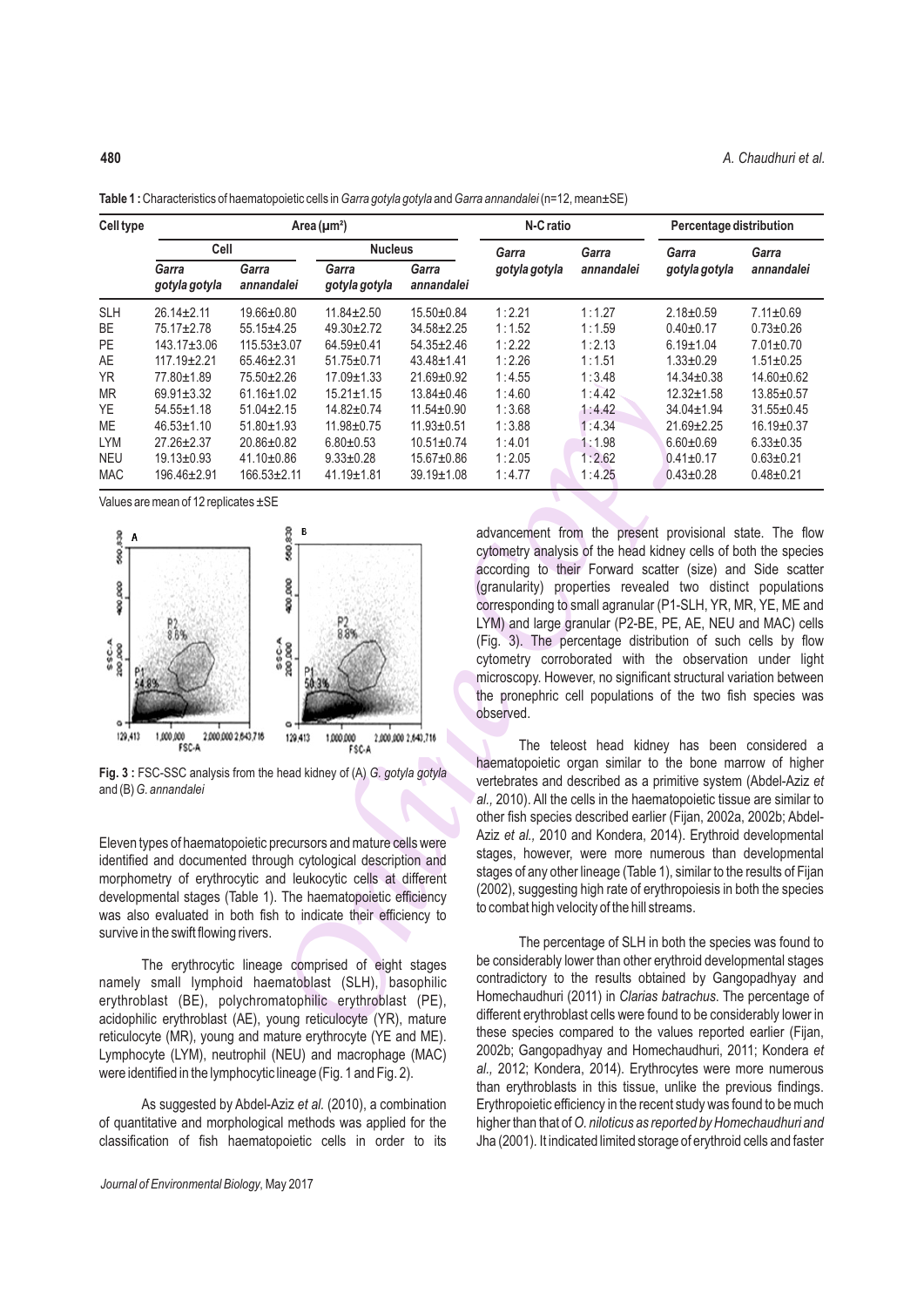

**Fig. 4 :** Comparative study on percentage distribution of haematopoietic cells in *G. gotyla gotyla* and *G. annandalei*; \*significant (P<0.05)



**Fig. 5 :** Flow cytometric study of head kidney in *G. gotyla gotyla* (A) and *G. annandalei* (B) showing phases of cell cycle

turnover rate of erythrocyte developmental stages into mature ones to maintain the high oxygen demand in fast swimmers.

The percentage of lymphoid cells in the head kidney of same fish species may vary (Kondera, 2011). In the present study, the percentage of these cells were similar to the values reported by Wlasow and Dabrowska (1989) in *Cyprinus carpio*, but much lower than that in common carp and channel catfish (Fijan, 2002b; Kondera, 2011). Lymphocyte was the most frequent cell of lymphoid lineage in the species under study, similar to the findings of Fijan (2002b), Liu *et al.* (2004) and Kondera (2011). The leukopoiectic efficiency data also reflected lesser requirement of lymphoid cells than erythroid cells in both the species.

Moreover, quantitative variation among erythroid lineage cells between *G. gotyla gotyla* and *G. annandalei* were distinct.

THE RE RE TRIME IN THE RETAINMENT OF THE SAME REPORT OF THE SAME RESPONSIBLE TO A SAME CHIVES are advistmental converged as the matter of the significant of the significant of the significant of the significant of the sig The small lymphoid haematoblast, a developing cell type, was found to be significantly less in *G. gotyla gotyla* compared to *G. annandalei*. In contrast, the mature erythrocyte cells were significantly numerous in *G. gotyla gotyla* than *G. annandalei* (Fig 4). Significantly higher erythropoietic efficiency in *G. gotyla gotyla*  was also suggestive of the higher turn-over rate of the storage form (SLH) into mature erythrocytes in this species compared to *G. annandalei*. This finding was further supported by cell cycle analysis for head kidney tissue following flow cytometry. The results showed 76.8% cells in the G0-G1 (undivided and first growth) phase (M1), 11.3% cells in the S (synthetic) phase (M2) and 2.2% cells in the G2-M (second growth and mitotic) phase (M3) of the cell cycle in *G. gotyla gotyla*, where as 86.9% cells in the G0-G1 phase (M1), 7.8% cells in the S phase (M2) and 0.7% cells in G2-M phase (M3) in *G. annandalei* (Fig 5). However, a higher value of S phase cells might indicate higher rate of cell division which imparts greater efficiency to meet higher oxygen demand of *G. gotyla gotyla* compared to *G. annandalei*.

To find the correlation between haematopoiesis and habitat condition, frequency of two species at three sites of River Murti (MR-I, MR-II and MR-III) were assessed. The results showed significantly high frequency of *G. gotyla gotyla* in the upper reaches (MR-I and MR-II) with high velocity of water and oxygen demand. Conversely, significantly high frequency of *G. annandalei* was obtained in the lower reach (MR-III) of the river. The findings explained frequency distribution of the two species in the river Murti in relation to the variations in oxygen availability. Such pattern of abundance was also correlated with the variation and efficiency in haematopoietic activity for their survival in different habitat conditions.